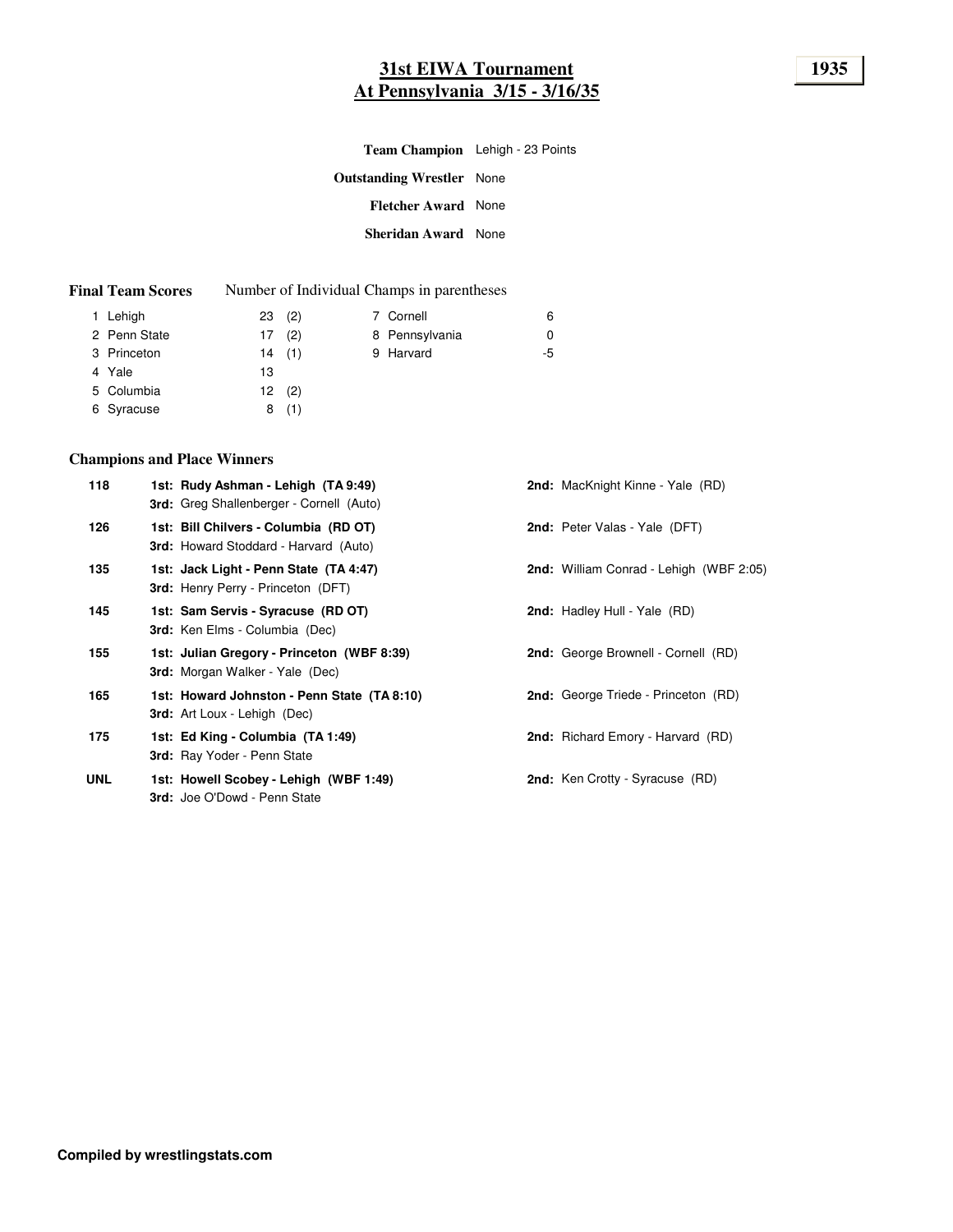# **3/15/1935 and 3/16/1935 at Pennsylvania 1935 EIWA Championship Page 1 of 8**

#### **118 Weight Class**

| Rudy Ashman, Lehigh         |                    |                            |                              |
|-----------------------------|--------------------|----------------------------|------------------------------|
| Bye                         | Rudy Ashman        |                            |                              |
| Melvin Lustbader, Columbia  |                    | Rudy Ashman Fall 0:12      |                              |
| Bye                         | Melvin Lustbader   |                            |                              |
| MacKnight Kinne, Yale       |                    |                            | Rudy Ashman TA 7:19          |
| Bye                         | MacKnight Kinne    |                            |                              |
| Ernest Giglio, Syracuse     |                    | MacKnight Kinne TA 8:22    |                              |
| Bye                         | Ernest Giglio      |                            |                              |
| Sam Wolfson, Penn State     |                    |                            | Rudy Ashman TA 9:49          |
| Bye                         | Sam Wolfson        |                            |                              |
| G.R. McKee, Princeton       |                    | Sam Wolfson Fall 9:30      |                              |
| Bye                         | G.R. McKee         |                            |                              |
| Greg Shallenberger, Cornell |                    |                            | Greg Shallenberger Fall 2:00 |
| Bye                         | Greg Shallenberger |                            |                              |
| Bye                         |                    | Greg Shallenberger TA 2:26 |                              |
| Stan Levine, Pennsylvania   | Stan Levine        |                            |                              |
|                             |                    | <b>Consolation Bouts</b>   |                              |
| <b>Second Place</b>         |                    |                            |                              |

WRB Second MacKnight Kinne, Yale defeated Melvin Lustbader, Columbia - RD

Final Second MacKnight Kinne, Yale defeated Greg Shallenberger, Cornell - RD

#### **Third Place**

Final Third Greg Shallenberger, Cornell automatic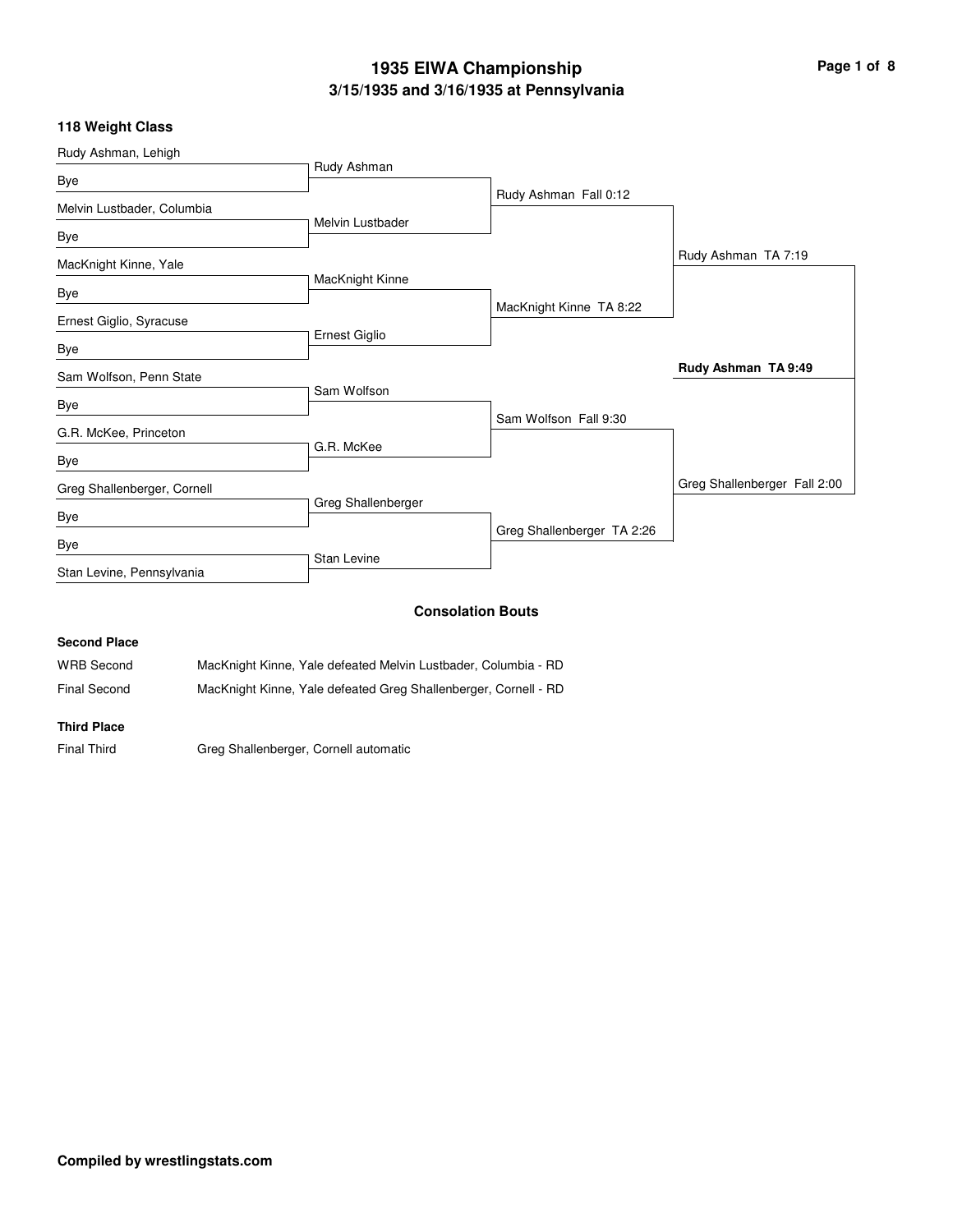# **3/15/1935 and 3/16/1935 at Pennsylvania 1935 EIWA Championship Page 2 of 8**

|  | 126 Weight Class |  |
|--|------------------|--|
|--|------------------|--|

| Richard Lambert, Syracuse          |                            |                          |                            |
|------------------------------------|----------------------------|--------------------------|----------------------------|
| Paul Hartzsch, Cornell             | Richard Lambert TA 1:34 OT |                          |                            |
| Peter Valas, Yale                  |                            | Peter Valas TA 3:55      |                            |
| Bye                                | Peter Valas                |                          |                            |
| Bill Chilvers, Columbia            |                            |                          | <b>Bill Chilvers RD OT</b> |
|                                    | <b>Bill Chilvers</b>       |                          |                            |
| Bye<br>Charles Moore, Pennsylvania |                            | Bill Chilvers TA 1:25    |                            |
|                                    | <b>Charles Moore</b>       |                          |                            |
| Bye                                |                            |                          |                            |
| Roy Case, Lehigh                   |                            |                          | <b>Bill Chilvers RD OT</b> |
| Bye                                | Roy Case                   |                          |                            |
|                                    |                            | Roy Case TA 9:48         |                            |
| Dale Alexander, Princeton          |                            |                          |                            |
| Bye                                | Dale Alexander             |                          |                            |
| Howard Stoddard, Harvard           |                            |                          | Howard Stoddard TA 3:03    |
| Bye                                | <b>Howard Stoddard</b>     |                          |                            |
| Bye                                |                            | Howard Stoddard RD OT    |                            |
| Guy DiRito, Penn State             | Guy DiRito                 |                          |                            |
|                                    |                            | <b>Consolation Bouts</b> |                            |

#### **Consolation Bouts**

#### **Second Place**

WRB Second Peter Valas, Yale defeated Charles Moore, Pennsylvania - RD

Final Second Peter Valas, Yale defeated Howard Stoddard, Harvard - DFT

#### **Third Place**

Final Third Howard Stoddard, Harvard automatic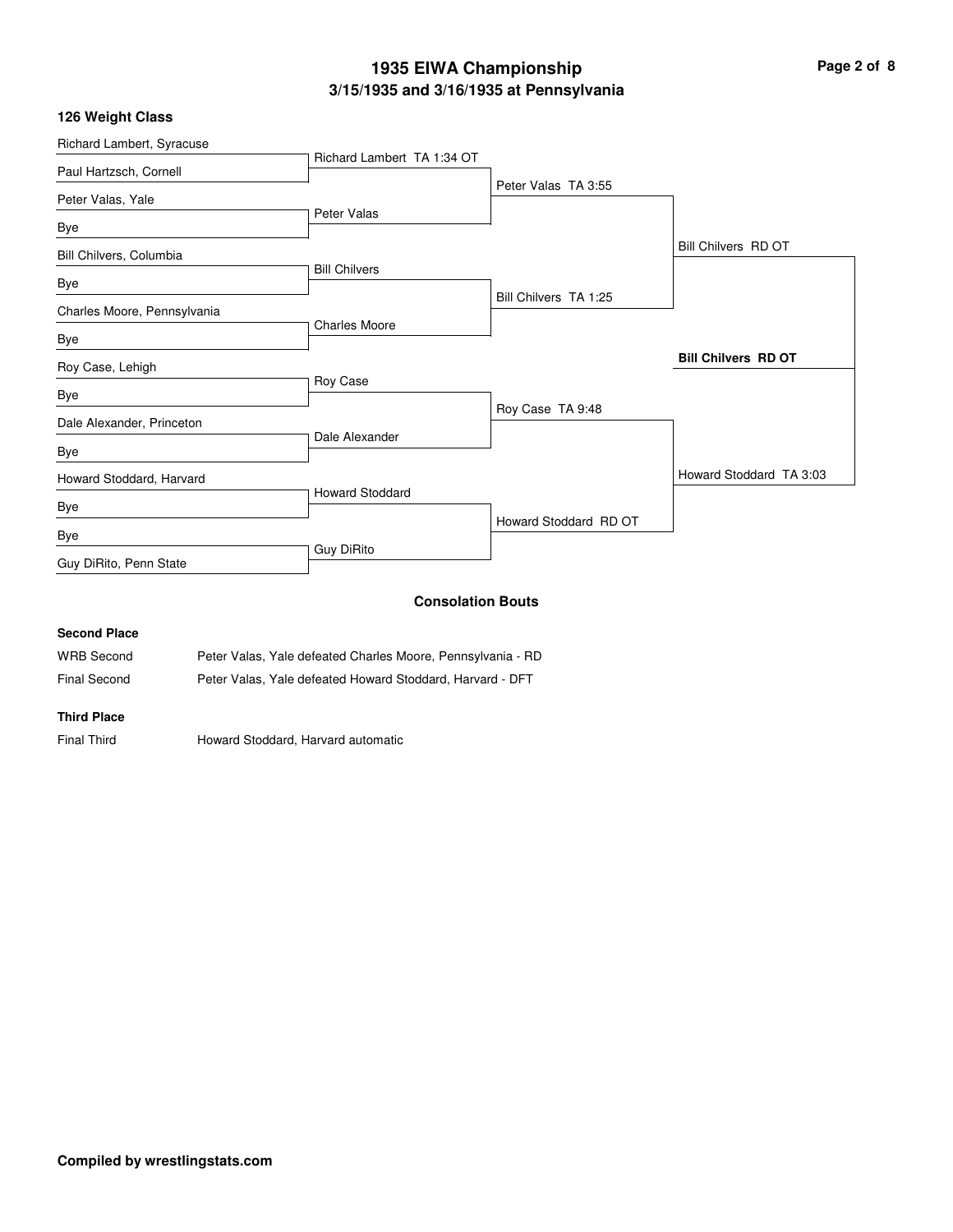# **3/15/1935 and 3/16/1935 at Pennsylvania 1935 EIWA Championship Page 3 of 8**

#### **135 Weight Class**

| Jack Light, Penn State   |                      |                          |                        |
|--------------------------|----------------------|--------------------------|------------------------|
| Bye                      | Jack Light           |                          |                        |
|                          |                      | Jack Light Fall 8:41     |                        |
| Sam Gordon, Pennsylvania | Sam Gordon           |                          |                        |
| Bye                      |                      |                          |                        |
| Peter Brown, Columbia    |                      |                          | Jack Light TA 3:36     |
|                          | Peter Brown          |                          |                        |
| Bye                      |                      | Peter Brown RD OT        |                        |
| Frank Rawolle, Yale      |                      |                          |                        |
| Bye                      | <b>Frank Rawolle</b> |                          |                        |
|                          |                      |                          | Jack Light TA 4:47     |
| George Morgan, Cornell   | George Morgan        |                          |                        |
| Bye                      |                      |                          |                        |
| Bill Deme, Syracuse      |                      | George Morgan TA 1:57    |                        |
|                          | <b>Bill Deme</b>     |                          |                        |
| Bye                      |                      |                          |                        |
| William Conrad, Lehigh   |                      |                          | William Conrad TA 4:13 |
|                          | William Conrad       |                          |                        |
| Bye                      |                      | William Conrad TA 4:32   |                        |
| Bye                      |                      |                          |                        |
| Henry Perry, Princeton   | Henry Perry          |                          |                        |
|                          |                      | <b>Consolation Bouts</b> |                        |

| <b>Second Place</b> |                                                                      |
|---------------------|----------------------------------------------------------------------|
| <b>WRB</b> Second   | Sam Gordon, Pennsylvania defeated Peter Brown, Columbia - RD         |
| Final Second        | William Conrad, Lehigh defeated Sam Gordon, Pennsylvania - Fall 2:05 |
| <b>Third Place</b>  |                                                                      |

| <b>WRB Third</b> | Henry Perry, Princeton defeated George Morgan, Cornell - Fall  |
|------------------|----------------------------------------------------------------|
| Final Third      | Henry Perry, Princeton defeated Sam Gordon, Pennsylvania - DFT |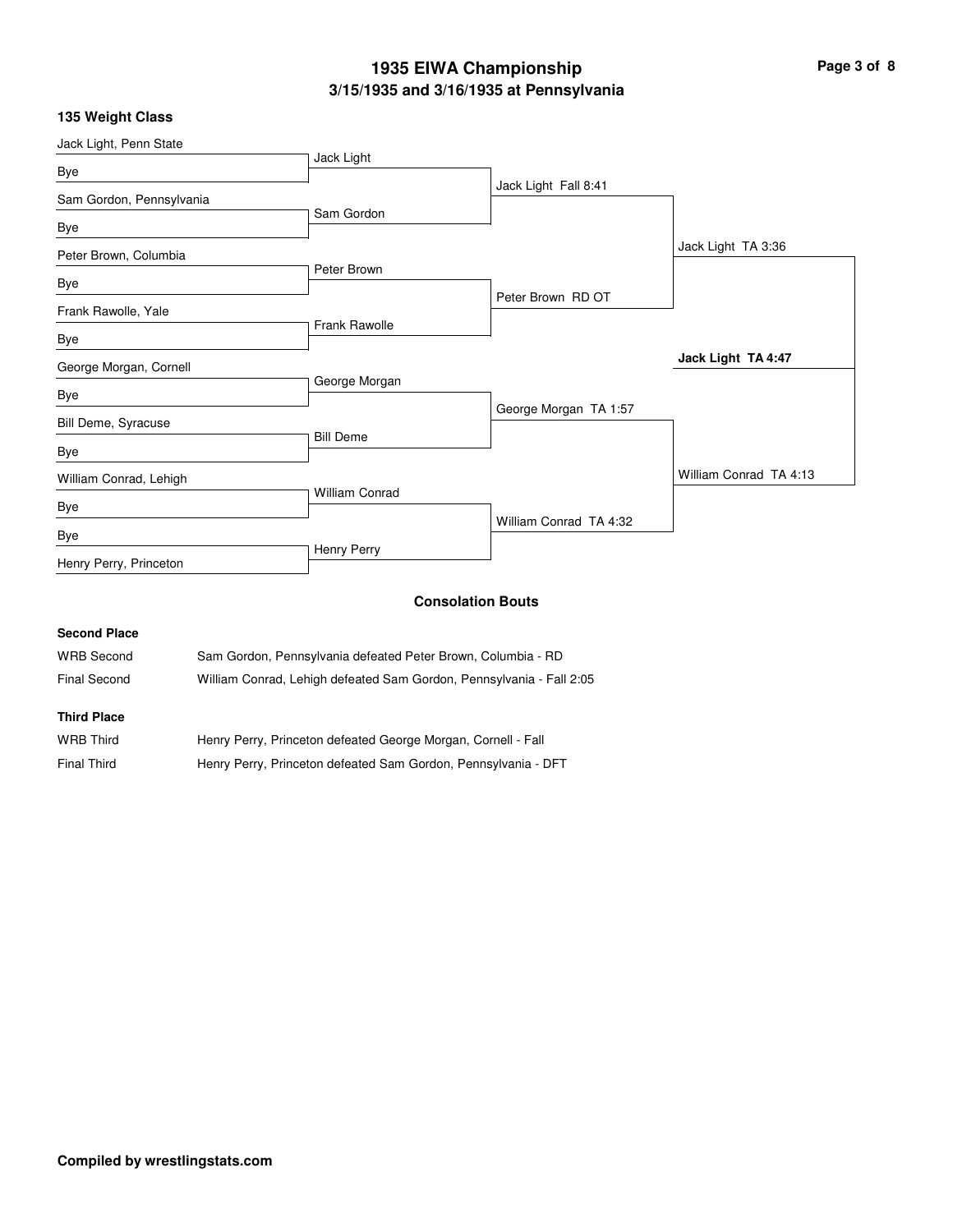# **3/15/1935 and 3/16/1935 at Pennsylvania 1935 EIWA Championship Page 4 of 8**

#### **145 Weight Class**

| Ken Bowie, Princeton         |                          |                              |                    |
|------------------------------|--------------------------|------------------------------|--------------------|
| Henry Bowman, Pennsylvania   | Ken Bowie Fall 8:11      |                              |                    |
| Bill Cramer, Penn State      |                          | Bill Cramer Fall 5:55        |                    |
| Bye                          | <b>Bill Cramer</b>       |                              |                    |
| Hadley Hull, Yale            |                          |                              | Hadley Hull RD OT  |
| Bye                          | <b>Hadley Hull</b>       |                              |                    |
|                              |                          | Hadley Hull TA 5:01          |                    |
| Brooks Cavin, Harvard<br>Bye | <b>Brooks Cavin</b>      |                              |                    |
| Charles Shoemaker, Cornell   |                          |                              | Sam Servis RD OT   |
| Bye                          | <b>Charles Shoemaker</b> |                              |                    |
| Walter Crockett, Lehigh      |                          | Charles Shoemaker Fall 12:31 |                    |
| Bye                          | <b>Walter Crockett</b>   |                              |                    |
| Sam Servis, Syracuse         |                          |                              | Sam Servis TA 3:16 |
| Bye                          | Sam Servis               |                              |                    |
| Bye                          |                          | Sam Servis TA 5:30           |                    |
| Ken Elms, Columbia           | Ken Elms                 |                              |                    |
|                              |                          |                              |                    |

### **Consolation Bouts**

#### **Second Place**

| WRB Second   | Ken Elms, Columbia defeated Charles Shoemaker, Cornell - DFT |
|--------------|--------------------------------------------------------------|
| Final Second | Hadley Hull, Yale defeated Ken Elms, Columbia - RD           |
| Thing Dinne  |                                                              |

#### **Third Place**

| <b>WRB Third</b>   | Bill Cramer, Penn State defeated Brooks Cavin, Harvard    |
|--------------------|-----------------------------------------------------------|
| <b>Final Third</b> | Ken Elms, Columbia defeated Bill Cramer, Penn State - Dec |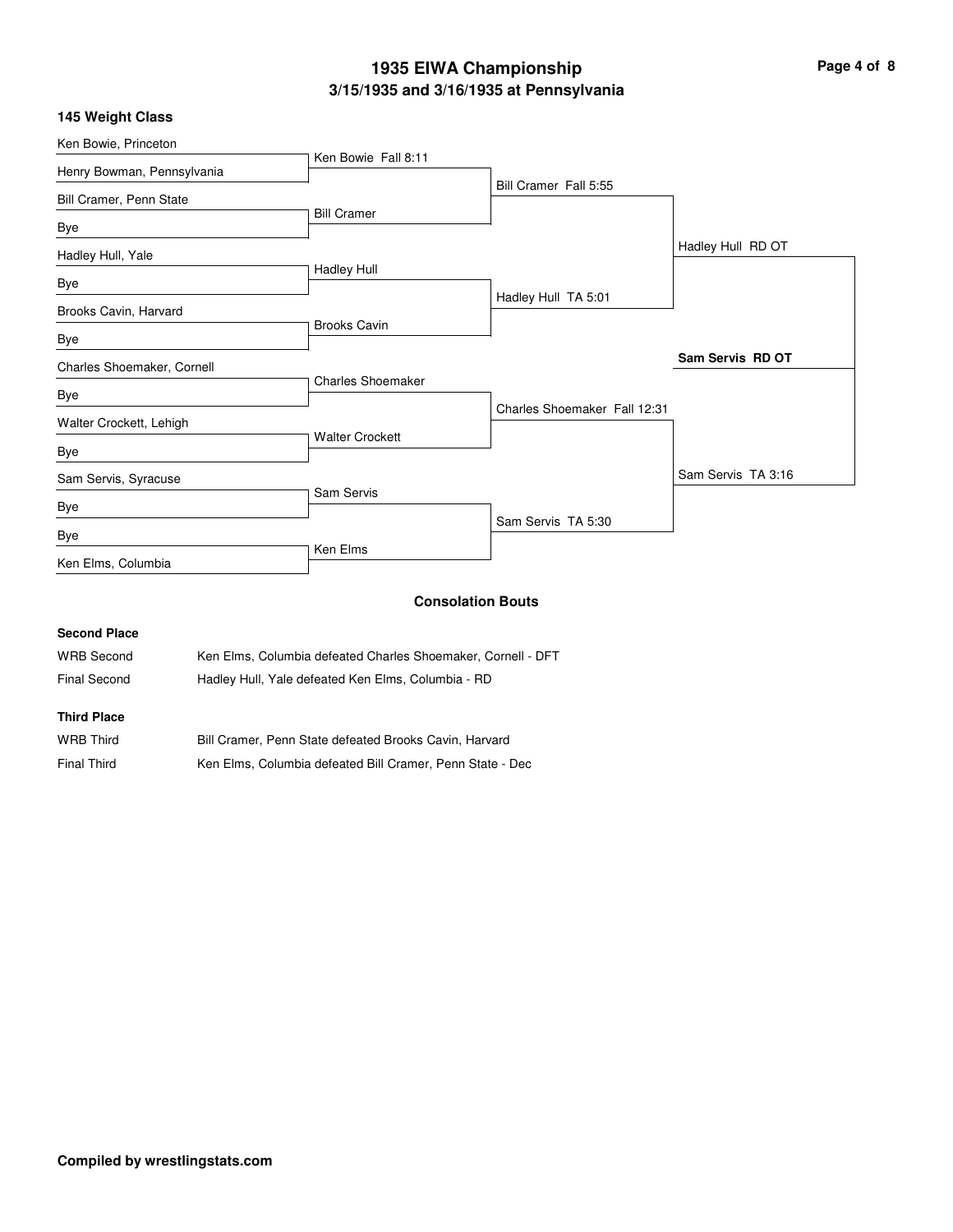# **3/15/1935 and 3/16/1935 at Pennsylvania 1935 EIWA Championship Page 5 of 8**

#### **155 Weight Class**

| Bill Davenport, Lehigh       |                          |                         |                          |
|------------------------------|--------------------------|-------------------------|--------------------------|
| George Gouinlock, Syracuse   | Bill Davenport Fall 2:22 |                         |                          |
| Alvin Mazurski, Pennsylvania |                          | Alvin Mazurski TA 2:23  |                          |
| Bye                          | Alvin Mazurski           |                         |                          |
| Julian Gregory, Princeton    |                          |                         | Julian Gregory Fall 5:43 |
| Bye                          | Julian Gregory           |                         |                          |
| Morgan Walker, Yale          |                          | Julian Gregory TA 5:40  |                          |
| Bye                          | Morgan Walker            |                         |                          |
| George Brownell, Cornell     |                          |                         | Julian Gregory Fall 8:39 |
| Bye                          | George Brownell          |                         |                          |
| George Piel, Harvard         |                          | George Brownell TA 6:15 |                          |
| Bye                          | George Piel              |                         |                          |
| Paul Civitts, Penn State     |                          |                         | George Brownell RD OT    |
| Bye                          | <b>Paul Civitts</b>      |                         |                          |
| Bye                          |                          | Paul Civitts TA         |                          |
| Henry L'Hommedieu, Columbia  | Henry L'Hommedieu        |                         |                          |

### **Consolation Bouts**

#### **Second Place**

| <b>WRB Second</b> | Morgan Walker, Yale defeated Alvin Mazurski, Pennsylvania - Fall 1:59 |
|-------------------|-----------------------------------------------------------------------|
| Final Second      | George Brownell, Cornell defeated Morgan Walker, Yale - RD            |
|                   |                                                                       |

## **Third Place**

| <b>WRB Third</b>   | Paul Civitts, Penn State defeated George Piel, Harvard      |
|--------------------|-------------------------------------------------------------|
| <b>Final Third</b> | Morgan Walker, Yale defeated Paul Civitts, Penn State - Dec |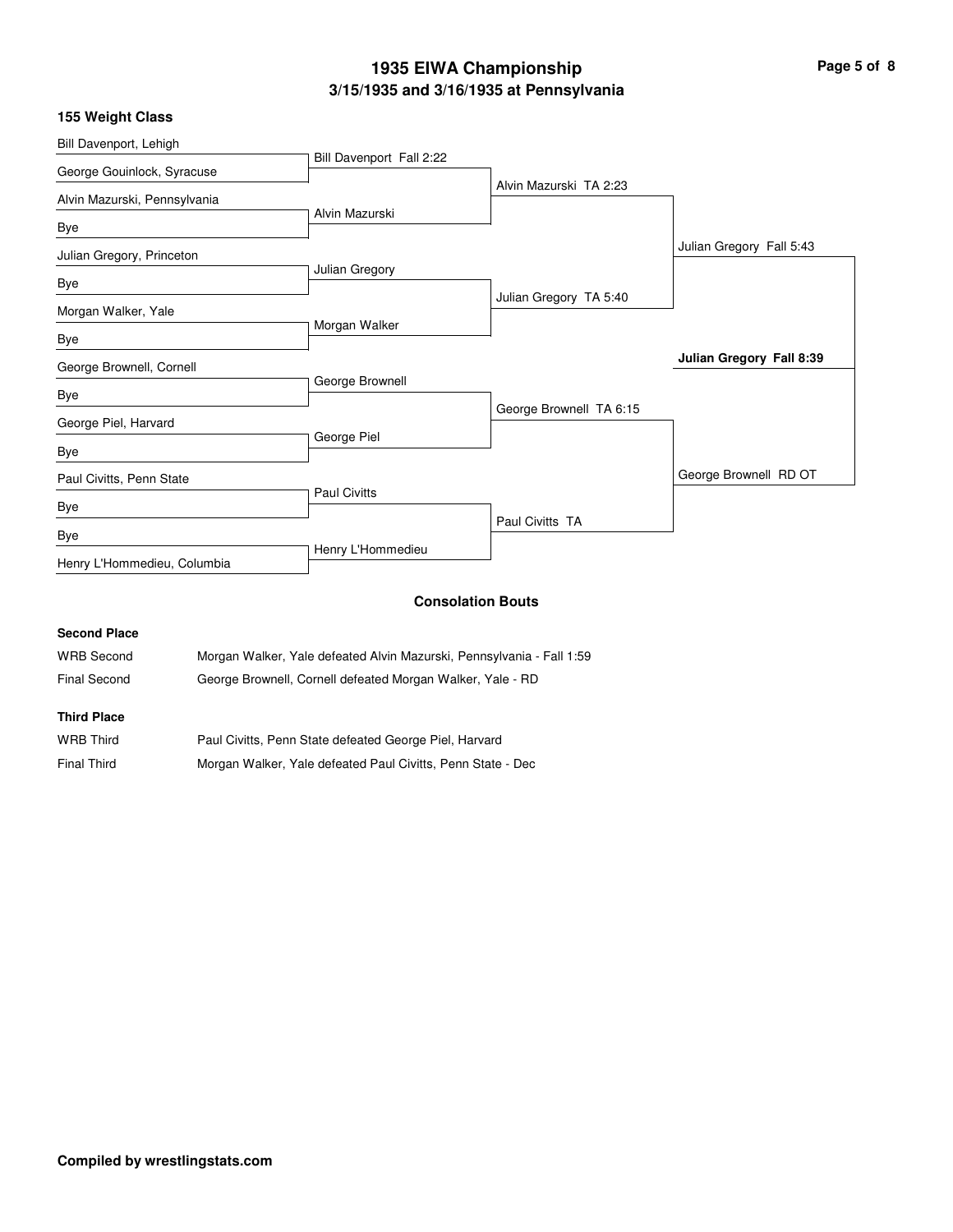# **3/15/1935 and 3/16/1935 at Pennsylvania 1935 EIWA Championship Page 6 of 8**

| Art Loux Fall 6:30<br>Howard Johnston Fall 1:56 | Howard Johnston TA 8:45 |
|-------------------------------------------------|-------------------------|
|                                                 |                         |
|                                                 |                         |
|                                                 |                         |
|                                                 |                         |
|                                                 |                         |
|                                                 |                         |
|                                                 |                         |
|                                                 |                         |
|                                                 | Howard Johnston TA 8:10 |
|                                                 |                         |
| George Triede TA 7:15                           |                         |
|                                                 |                         |
|                                                 | George Triede TA 8:52   |
|                                                 |                         |
|                                                 |                         |
|                                                 |                         |
| <b>Consolation Bouts</b>                        |                         |
|                                                 | Maurice Levin TA 2:35   |

# WRB Second Art Loux, Lehigh defeated Joe Green, Columbia - Fall 2:30 Final Second George Triede, Princeton defeated Art Loux, Lehigh - RD **Third Place**

| <b>WRB Third</b> | Bill Davis, Harvard defeated Maurice Levin, Pennsylvania - Fall |
|------------------|-----------------------------------------------------------------|
| Final Third      | Art Loux, Lehigh defeated Bill Davis, Harvard - Dec             |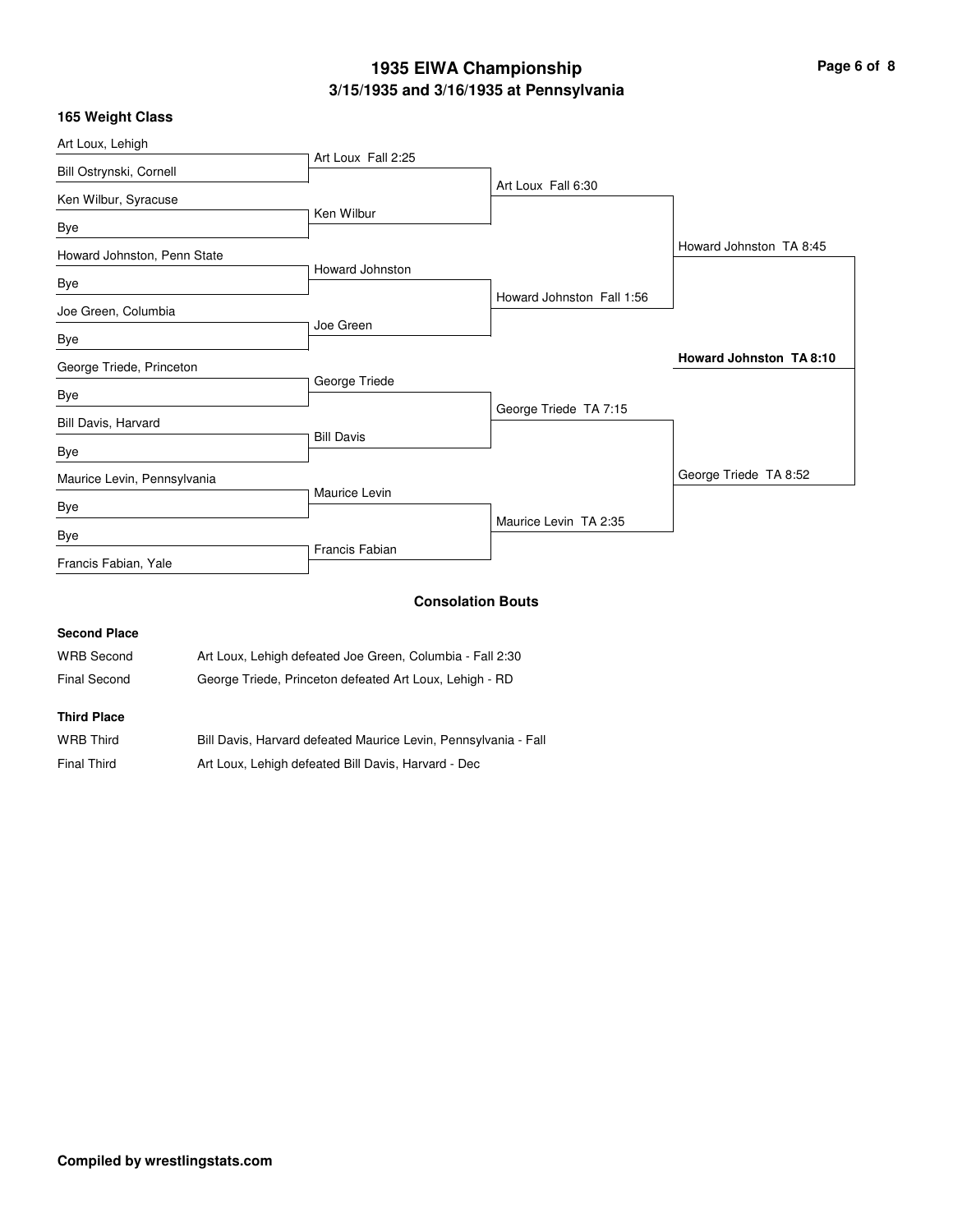# **3/15/1935 and 3/16/1935 at Pennsylvania 1935 EIWA Championship Page 7 of 8**

| 175 Weight Class |  |
|------------------|--|
|------------------|--|

| Stan Goodrich, Lehigh      |                       |                         |                     |
|----------------------------|-----------------------|-------------------------|---------------------|
| Dean Widner, Cornell       | Stan Goodrich TA 6:30 |                         |                     |
| Ed King, Columbia          |                       | Ed King TA 3:25         |                     |
| Bye                        | Ed King               |                         |                     |
| Robert Graham, Yale        |                       |                         | Ed King TA 6:22     |
| Bye                        | Robert Graham         |                         |                     |
| John Graham, Pennsylvania  |                       | Robert Graham Fall 1:49 |                     |
| Bye                        | John Graham           |                         |                     |
| Ray Yoder, Penn State      |                       |                         | Ed King TA 5:33     |
| Bye                        | Ray Yoder             |                         |                     |
| Albert Haft, Syracuse      |                       | Ray Yoder Fall 9:26     |                     |
| Bye                        | Albert Haft           |                         |                     |
| Richard Emory, Harvard     |                       |                         | Richard Emory RD OT |
| Bye                        | <b>Richard Emory</b>  |                         |                     |
| Bye                        |                       | Richard Emory TA 5:48   |                     |
| C.J. Schmidlapp, Princeton | C.J. Schmidlapp       |                         |                     |

### **Consolation Bouts**

#### **Second Place**

| WRB Second         | Robert Graham, Yale defeated Stan Goodrich, Lehigh - RD  |
|--------------------|----------------------------------------------------------|
| Final Second       | Richard Emory, Harvard defeated Robert Graham, Yale - RD |
| <b>Third Place</b> |                                                          |
|                    |                                                          |

| <b>WRB Third</b> | Ray Yoder, Penn State defeated C.J. Schmidlapp, Princeton - RD |
|------------------|----------------------------------------------------------------|
| Final Third      | Ray Yoder, Penn State defeated Robert Graham, Yale             |